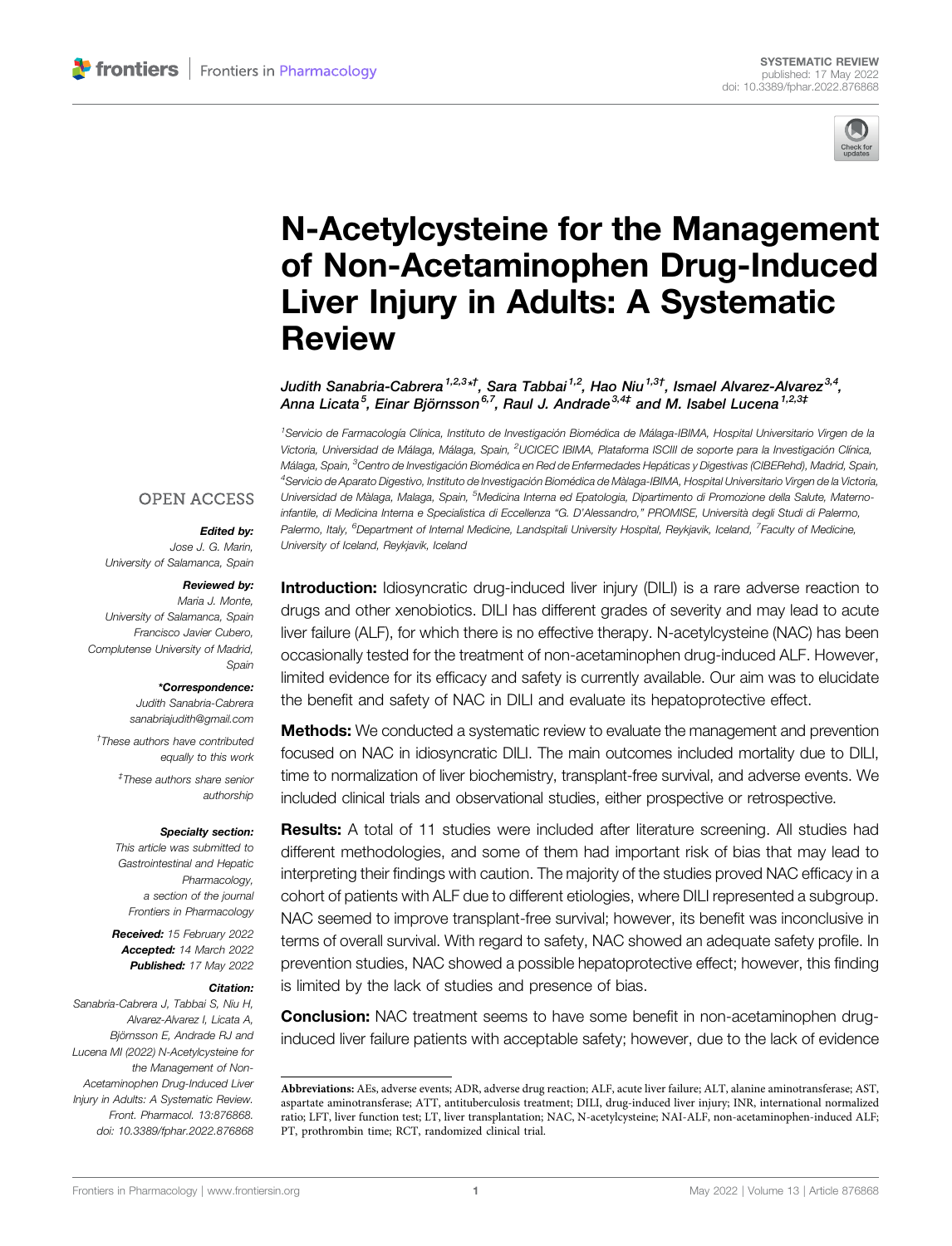and limitations detected across studies, its benefit must be corroborated in clinical trials with adequate methodology.

Keywords: N-acetylcysteine, DILI, non-acetaminophen, acute liver injury, acute liver failure

# 1 INTRODUCTION

Idiosyncratic (unpredictable, specific to an individual) drug-induced liver injury (DILI) is a rare adverse reaction to drugs and other xenobiotics. It is considered a challenging liver disorder due to the absence of specific diagnostic biomarkers and its wide range of clinical presentations, which in some cases may lead to acute liver failure (ALF). The most important initial step in terms of management of suspected DILI is to discontinue the suspected drug. In the majority of cases, spontaneous recovery occurs, without the need for any treatment. However, in a small group of patients, worsening of injury can occur despite withdrawal of the culprit drug and can even lead to ALF [\(Robles-Diaz et al., 2014\)](#page-11-0).

Despite some treatments being proposed as alternative therapies with variable levels of proven efficacy ([European](#page-10-0) [Association for the Study of the Liver, 2019](#page-10-0)), to date, none of these have been subjected to appropriate clinical research investigations in the setting of a clinical trial. Some of these treatments are used for specific drug damage, for example, the use of cholestyramine for terbinafine-induced hepatotoxicity ([Mallat](#page-10-1) [et al., 1997\)](#page-10-1) or carnitine for valproate-induce hepatotoxicity ([Bohan et al., 2001;](#page-10-2) [Lheureux and Hantson, 2009\)](#page-10-3). Other treatments have been recommended for specific circumstances, for example, ursodeoxycholic acid in chronic cholestasis following DILI. However, its use is controversial and not well documented ([Katsinelos et al., 2000;](#page-10-4) [Wree et al., 2011](#page-11-1)). The use of N-acetylcysteine (NAC) in patients with early stage ALF has been reported, but this recommendation was extrapolated from a single clinical trial performed with ALF patients due to different causes, including DILI [\(Lee et al., 2009](#page-10-5)).

The use of NAC to treat acetaminophen-induced liver injury (intrinsic damage) is well documented, and it is therefore commonly used to reduce severity in liver injury caused by acetaminophen overdose ([Chiew et al., 2018\)](#page-10-6). However, its benefit in idiosyncratic DILI is not well established. Most of the available data are based on published cases series or cohort studies with variable findings that do not allow drawing firm conclusions with regard to the benefit of NAC for idiosyncratic DILI. Very few clinical trials testing the benefit of NAC on DILI have been published ([Lee et al., 2009](#page-10-5); [Nabi et al., 2017\)](#page-11-2). In these studies, the cohorts consisted of ALF patients of various etiologies, where DILI patients only represented a small group. In order to clarify the role of NAC in the course of non-acetaminopheninduced liver injury in 2015, [Hu et al. \(2015\)](#page-10-7) published a metaanalysis with information available from four clinical trials and observational studies in adults and children. They found significant differences in both native liver and posttransplantation survival between the NAC and the control group, though no differences were detected for overall survival. In a more recent meta-analysis published by [Niu et al. \(2021\)](#page-11-3)

including two clinical trials, no differences were found in terms of overall survival between patients who received NAC and the control group.

The aim of this review was to provide updated information and clarify the benefit and safety of NAC for treatment or prevention of non-acetaminophen DILI. In addition, we aimed to ascertain the best dose and duration of NAC treatment.

# 2 MATERIALS AND METHODS

This systematic review was performed following the PRISMA 2020 guidelines [\(Page et al., 2021](#page-11-4)). Eligible literature published up to 31 September 2021 was identified through a search in PubMed, MEDLINE, EMBASE, and Web of Science. The search strategy comprised the following terms and Boolean operators ("liver injury" OR "hepatotoxicity" OR "liver failure" OR "hepatic") AND ("acetylcysteine" OR "NAC"), with no language limitations.

The inclusion criteria for relevant studies exploring NAC in DILI prevention and treatment were original studies in adults (≥18 years) diagnosed with idiosyncratic DILI by drugs, herbal, or dietary supplements. The exclusion criteria were case reports, reviews and meta-analysis, acetaminophen overdose cases, animal models, and pre-clinical experimental studies with NAC in DILI and acute liver injury due to other etiologies.

The literature was managed using the Rayyan tool [\(Ouzzani](#page-11-5) [et al., 2016](#page-11-5)). References cited by the included studies and reviews were reviewed to retrieve additional references. Each article was independently screened for eligibility by three different authors (JSC, ST, and RJA) based on the criteria described previously. Discrepancies were resolved by majority opinion. The work was supervised by a senior investigator (MIL).

The following data were extracted from the included publications: surname of the first author, study design, year of publication, number of patients, drug or herb responsible for DILI, DILI severity, NAC treatment regimen, outcomes, adverse events, and DILI and severity criteria when provided.

The review comprised clinical trials and observational studies with NAC administration in DILI, therapeutic outcomes (positive or negative), safety of NAC, and prevention. In addition, any other relevant and specific issue related to NAC administration in DILI was considered.

The findings from the included studies were summarized in a narrative synthesis and classified based on the study design and if NAC was used to prevent or manage DILI.

# 3 RESULTS

A total of 1,070 studies were retrieved on the database search. Of them, 740 were duplicate records. After screening the title and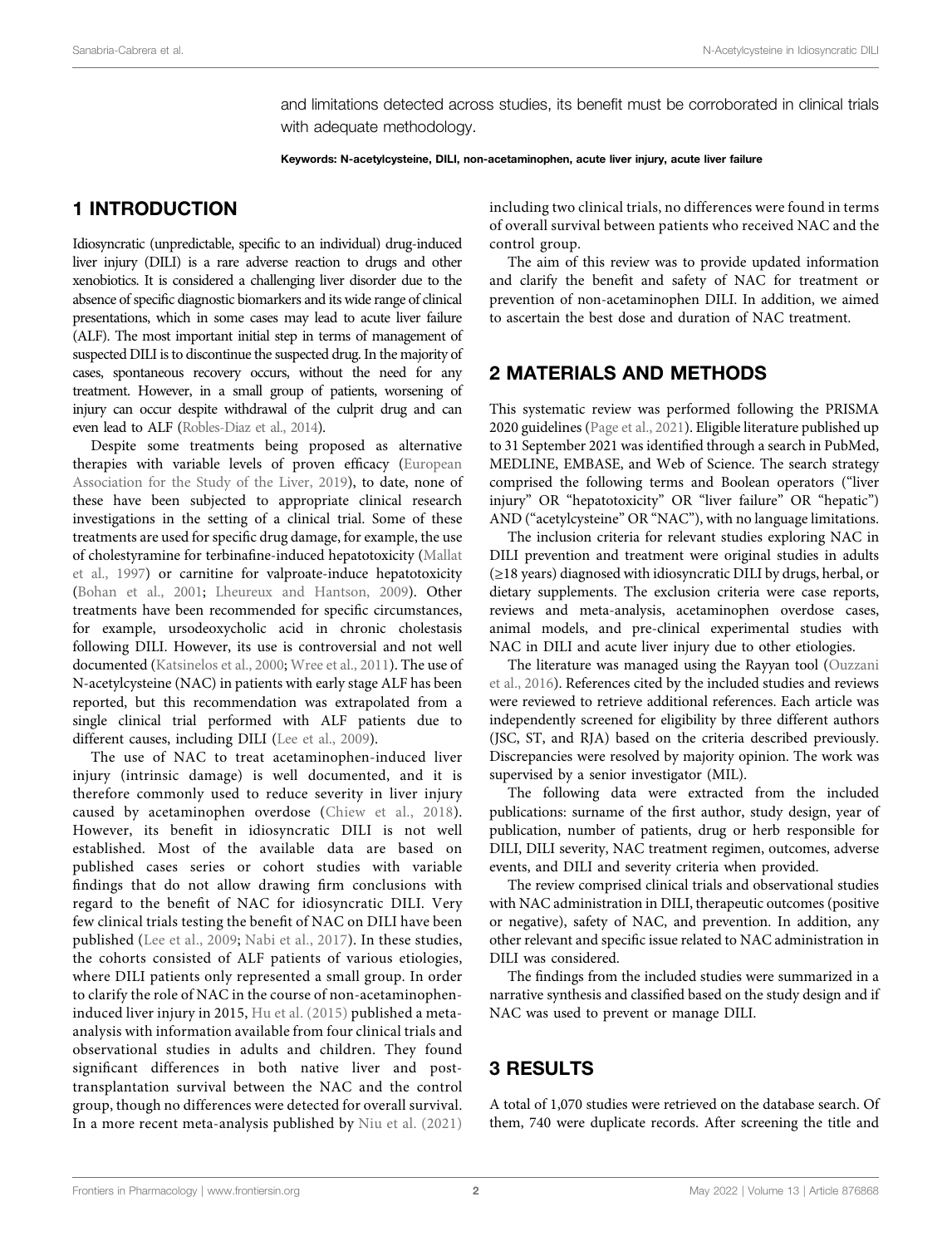

<span id="page-2-0"></span>abstract, 311 records did not meet the inclusion criteria and were excluded, mainly due to being irrelevant records. Thus, 19 studies were reviewed. Of them, nine records were not eligible and were excluded, mainly due to irrelevant data. After reviewing the references of the included studies, reviews, and meta-analysis identified in the literature search, an additional study was retrieved. Finally, a total of 11 studies were included ([Figure 1](#page-2-0)). The studies that evaluated NAC as treatment of non-acetaminophen DILI included both randomized clinical trials (RCTs) and observational studies. The clinical trials were double-blinded [\(Lee et al., 2009](#page-10-5); [Moosa et al., 2021\)](#page-10-8) or unknown blinded [\(Nabi et al., 2017](#page-11-2)), and all of them were placebocontrolled ([Lee et al., 2009;](#page-10-5) [Nabi et al., 2017;](#page-11-2) [Moosa et al.,](#page-10-8) [2021](#page-10-8)). In the majority of studies, the cohorts were formed by patients with ALF from a variety of different causes [\(Lee et al.,](#page-10-5) [2009](#page-10-5); [Mumtaz et al., 2009;](#page-10-9) [Darweesh et al., 2017](#page-10-10); [Nabi et al., 2017](#page-11-2); [Bass et al., 2021](#page-10-11)), except for two studies conducted by [Moosa et al.](#page-10-8) [\(2021\)](#page-10-8) and [Borlak et al. \(2018\)](#page-10-12), in which the overall cohort was formed by DILI patients. In the RCTs, the total number of patients with non-acetaminophen-induced ALF (NAI-ALF) was 350, of whom 162 were DILI patients. The largest cohort of NAI-ALF patients was included in a double-blinded placebocontrolled multicenter clinical trial conducted by [Lee et al. \(2009\)](#page-10-5). Two studies [\(Mumtaz et al., 2009;](#page-10-9) [Nabi et al., 2017\)](#page-11-2) were performed in non-liver transplantation centers.

The prevention studies included similarly both RCT and observational studies. All studies evaluated the effect of NAC in patients on antituberculosis treatment (ATT). In the RCT, the number of included patients was 273, of whom 135 were exposed to NAC. None of these studies included a placebo control arm. All prevention studies used the same NAC dose (600 mg twice daily). However, the treatment duration differed between the studies from 2 to 8 weeks.

The case definition of ALF varied across the studies and included encephalopathy with accompanying coagulopathy in the study by [Lee et al. \(2009\)](#page-10-5) or coagulopathy with or without encephalopathy in the study by [Darweesh et al. \(2017\).](#page-10-10) Moreover, the case definition of DILI and causality assessment was not mentioned in any of the studies except for that of [Borlak et al.](#page-10-12) [\(2018\).](#page-10-12) The route of NAC administration was intravenous and oral, alone or in combination with steroids.

### 3.1 N-Acetylcysteine Clinical Trials in Idiosyncratic Drug-Induced Liver Injury 3.1.1 Treatment With N-Acetylcysteine: Efficacy and **Safety**

A total of five studies with data from clinical trials have been published [\(Lee et al., 2009;](#page-10-5) [Singh et al., 2013](#page-11-6); [Stravitz et al., 2013;](#page-11-7) [Nabi et al., 2017;](#page-11-2) [Moosa et al., 2021\)](#page-10-8). A full description of each study is presented in [Table 1](#page-3-0), including information on severity and the DILI criteria applied when provided. The studies published by [Lee et al. \(2009\)](#page-10-5), [Nabi et al. \(2017\)](#page-11-2), and [Moosa](#page-10-8) [et al. \(2021\)](#page-10-8) were original RCTs, while those published by [Singh](#page-11-6) [et al. \(2013\)](#page-11-6) and [Stravitz et al. \(2013\)](#page-11-7) were sub-studies based on an earlier published study ([Lee et al., 2009\)](#page-10-5). It is important to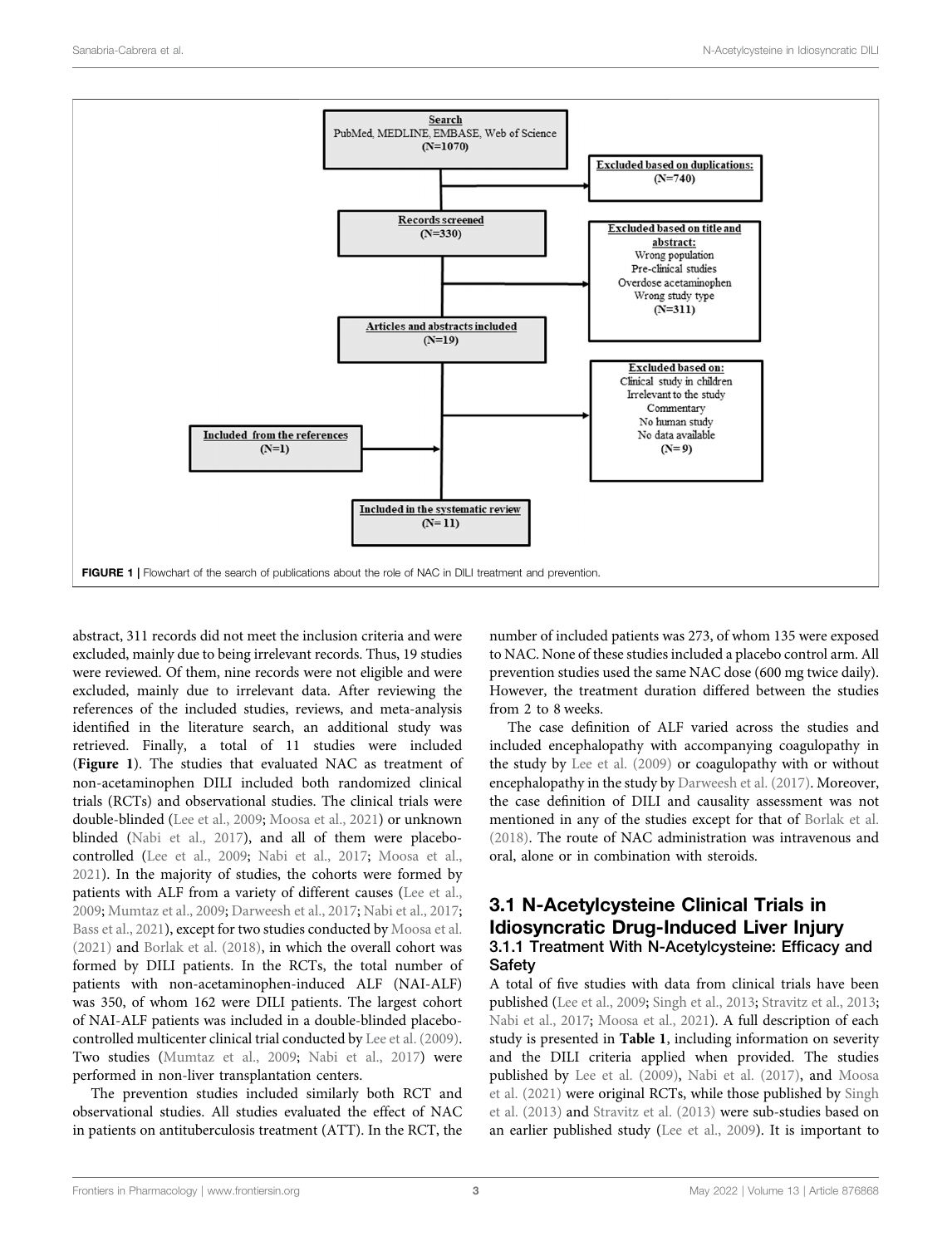| Study,<br>year<br>(country)                          | <b>Clinical</b><br>trial<br>design                                                                                              | Age<br>(y) | <b>Patients</b><br>$(Ex/On)^a$ | <b>Treatment</b><br>regimen                                                                                                        | <b>Outcomes</b><br>primary<br>(P) secondary<br>(S)                                                                                  | TD      | <b>DILI</b><br>criteria/severity                                                                                                                                                            | Events <sup>d</sup><br>(EX/Ch) | AЕ<br>(EX/Ch) | <b>Summary</b><br>of conclusions                                                                                                                                                                           |
|------------------------------------------------------|---------------------------------------------------------------------------------------------------------------------------------|------------|--------------------------------|------------------------------------------------------------------------------------------------------------------------------------|-------------------------------------------------------------------------------------------------------------------------------------|---------|---------------------------------------------------------------------------------------------------------------------------------------------------------------------------------------------|--------------------------------|---------------|------------------------------------------------------------------------------------------------------------------------------------------------------------------------------------------------------------|
| DILI prevention                                      |                                                                                                                                 |            |                                |                                                                                                                                    |                                                                                                                                     |         |                                                                                                                                                                                             |                                |               |                                                                                                                                                                                                            |
| Baniasadi<br>et al. (2010)<br>(Iran)                 | Study type:<br>interventional<br>Randomization:<br><b>NA</b><br>Allocation: NA<br>Open-label<br>SSE: 52<br>ITT: NA              | ≥60        | 28/32                          | Ex: ATT plus<br><b>NAC</b><br>600 mg (b.d)<br>Cn: ATT<br>alone                                                                     | P: ATT-induced<br><b>DILI</b> incidence                                                                                             | 2 weeks | DILI criteria (at<br>least one): (i) ALT<br>and/or AST ><br>5xULN. (ii) TBil ><br>1.5 mg/dl. (iii) Any<br>increase in ALT<br>and/or AST along<br>with hepatitis<br>symptoms<br>Severity: NA | 0/12                           | <b>NA</b>     | NAC protects<br>against ATT-<br>induced DILI                                                                                                                                                               |
| Thandassery<br>et al. (2012)<br>(Taiwan)             | Study type:<br>interventional<br>simple<br>Randomization-<br>Allocation: NA<br>Open-label<br>SSE: NA<br><b>ITT: NA</b>          | <b>NA</b>  | 26/25                          | Ex: ATT plus<br><b>NAC</b><br>600 mg (b.d)<br>Cn: ATT<br>alone                                                                     | P: DILI severity<br>(TBil and<br>transaminases),<br>time to<br>normalization of<br>liver profile,<br>oxidative stress<br>parameters | 8 weeks | DILI criteria: NA<br>Severity: (i) TBil ><br>5 mg/dl (ii)<br>Transaminases ><br>10xULN                                                                                                      | $8/8^f$                        | <b>NA</b>     | NAC showed no<br>effect on DILI<br>severity,<br>biochemical<br>recovery, and<br>oxidative stress<br>in cases with<br>ATT-induced<br>DILI                                                                   |
| Ahmed and<br>Rao (2020)<br>(Pakistan)                | Study type:<br>interventional<br>Simple<br>randomization:<br><b>NA</b><br>Allocation: NA<br>Single-blind<br>SSE: 169<br>ITT: NA | 18-60      | 81/81                          | Ex: ATT plus<br><b>NAC</b><br>600 mg (b.d)<br>Cn: ATT<br>alone                                                                     | P: ATT-induced<br><b>DILI</b> incidence                                                                                             | 2 m     | <b>NA</b>                                                                                                                                                                                   | 1/14                           | <b>NA</b>     | NAC is effective<br>in preventing<br>ATT-induced<br>DILI                                                                                                                                                   |
| <b>DILI</b> Treatment                                |                                                                                                                                 |            |                                |                                                                                                                                    |                                                                                                                                     |         |                                                                                                                                                                                             |                                |               |                                                                                                                                                                                                            |
| Lee et al.<br>2009<br>(United States)                | Study type:<br>interventional<br>block<br>Randomization:<br>yes<br>Allocation: yes<br>Double-blind<br>SSE: 170<br>ITT: Yes      | $\geq 18$  | $19/26^e$                      | Ex: 5% GCL<br>with NAC<br>(150 mg/kg/<br>h Over 1 h,<br>12.5 mg/kg/<br>h for $4 h$ ,<br>6.25 mg/kg/<br>h for $67$ h)<br>Cn: 5% GCL | P: Overall survival<br>at 3 weeks<br>S: Transplant-<br>free survival at<br>3 weeks, LT                                              | 72 h    | DILI criteria: NA<br>Severity: ALF: any<br>degree of<br>encephalopathy<br>and $INR \geq 1.5$ due<br>to an illness of <<br>24 weeks                                                          | 15/17                          | 46/NA         | NAC improves<br>transplant-free<br>survival in early-<br>stage NAI-ALF                                                                                                                                     |
| Singh et al.<br>2013 <sup>c</sup><br>(United States) | Study type:<br>interventional<br>block<br>Randomization:<br>yes<br>Allocation: yes<br>Double-blind<br><b>SSE:173</b><br>ITT: NA | ≥18<br><70 | 81/92                          | Ex: 5% GCL<br>with NAC<br>(150 mg/kg/<br>h over 1 h,<br>12.5 mg/kg/<br>h for $4 h$ ,<br>6.25 mg/kg/<br>h for $67$ h)<br>Cn: 5% GCL | P: LT and death                                                                                                                     | 72 h    | DILI criteria: NA<br>Severity: ALF: any<br>degree of<br>encephalopathy<br>and $INR \geq 1.5$ due<br>to an illness of <<br>24 weeks                                                          | <b>NA</b>                      | <b>NA</b>     | Decreased risk<br>of LT/death or<br>LT alone with<br>NAC in early<br>coma grade<br><b>NAI-ALF</b><br>patients was<br>reflected in<br>improved ALT<br>and TBil, but not<br>in INR,<br>creatinine,<br>or AST |

#### <span id="page-3-0"></span>TABLE 1 | Characteristics of randomized clinical trials included in the systematic review.

(Continued on following page)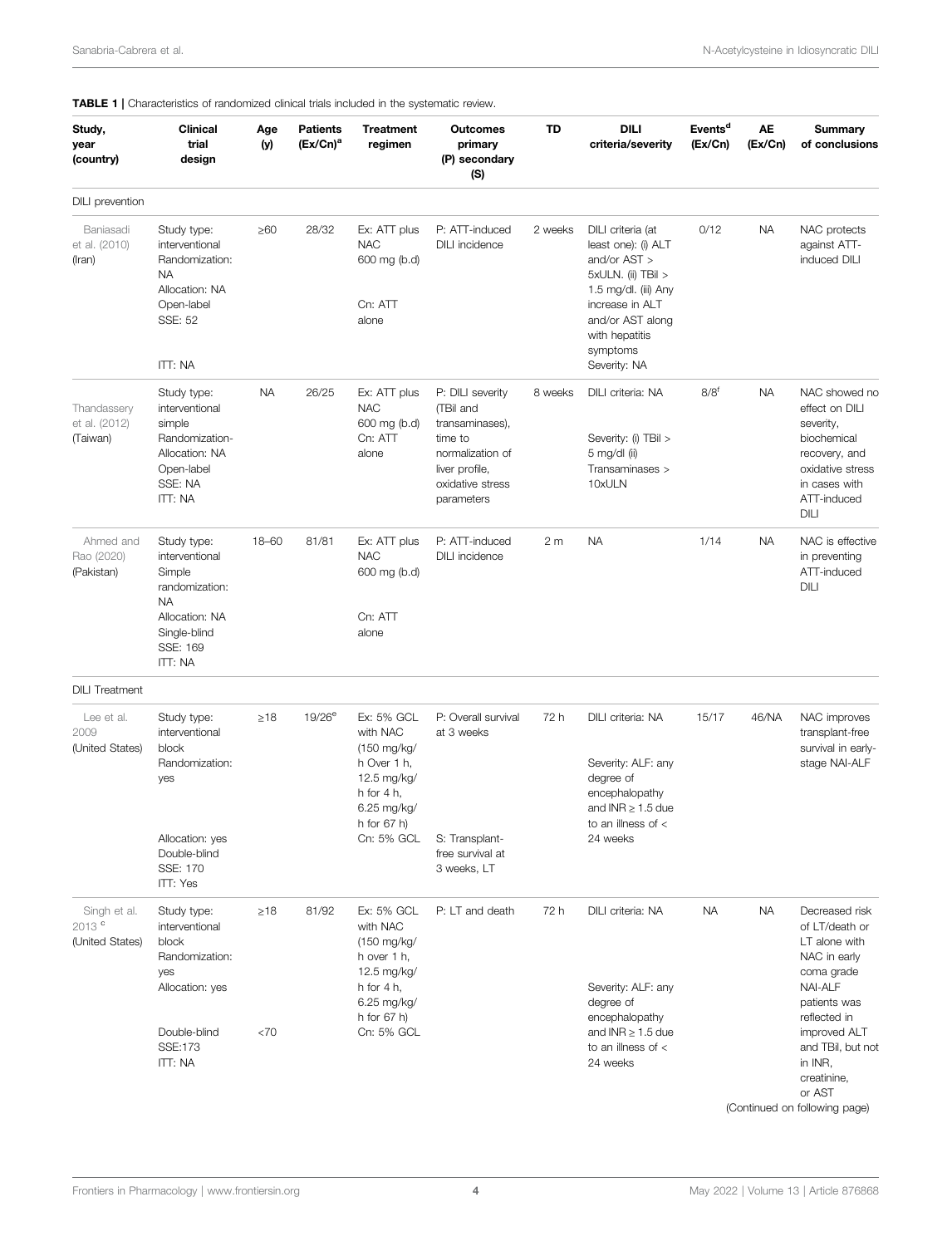| Study,<br>year<br>(country)                      | <b>Clinical</b><br>trial<br>design                                                                                              | Age<br>(y) | <b>Patients</b><br>$(Ex/On)^a$ | <b>Treatment</b><br>regimen                                                                                                                                  | <b>Outcomes</b><br>primary<br>(P) secondary<br>(S)                                               | <b>TD</b> | DILI<br>criteria/severity                                                                                                                                                            | Events <sup>d</sup><br>(EX/Ch) | <b>AE</b><br>(EX/Ch) | <b>Summary</b><br>of conclusions                                                                                                       |
|--------------------------------------------------|---------------------------------------------------------------------------------------------------------------------------------|------------|--------------------------------|--------------------------------------------------------------------------------------------------------------------------------------------------------------|--------------------------------------------------------------------------------------------------|-----------|--------------------------------------------------------------------------------------------------------------------------------------------------------------------------------------|--------------------------------|----------------------|----------------------------------------------------------------------------------------------------------------------------------------|
| Stravitz et al.<br>$(2013)^c$<br>(United States) | Study type:<br>interventional<br>Randomization:<br>yes<br>Allocation: yes                                                       | $\geq 18$  | 39/39                          | Ex: 5% GCL<br>with NAC<br>(150 mg/kg)<br>over 1 h,<br>12.5 mg/kg/<br>h for $4 h$ ,<br>6.25 mg/kg/<br>h for 67 h)                                             | P: TBil and IL-17<br>levels                                                                      | 72 h      | DILI criteria: NA                                                                                                                                                                    | <b>NA</b>                      | <b>NA</b>            | NAC may<br>improve<br>transplant-free<br>survival by<br>ameliorating the<br>production of IL-<br>17 in NAI-ALF                         |
|                                                  | Double-blind<br>SSE: NA<br>ITT: NA                                                                                              |            |                                | Cn: 5% GCL                                                                                                                                                   |                                                                                                  |           | Severity: ALF: any<br>degree of<br>encephalopathy<br>and $INR \geq 1.5$ due<br>to an illness of<br><24 weeks                                                                         |                                |                      |                                                                                                                                        |
| Nabi et al.<br>2017 (India)                      | Study type:<br>interventional<br>simple<br>Randomization:<br>yes<br>Allocation: NA<br>Blinding: NA<br>SSE: NA<br><b>ITT: NA</b> | $\geq 18$  | $10/5^\mathrm{e}$              | Ex: NAC<br>(150 mg/kg)<br>over 1 h,<br>12.5 mg/kg/<br>h for $4 h$ ,<br>6.25 mg/kg/<br>h for 67 h)<br>Cn: 5% GCL<br>for $72h$                                 | P: Survival rate.<br>duration of<br>hospital stay, AE                                            | 72 h      | DILI criteria: NA<br>Severity: ALF: INR<br>of $\geq$ 1.5 and any<br>degree of<br>encephalopathy<br>caused by illness<br>of duration<br><8 weeks                                      | 10/5 <sup>b</sup>              | 0/NA                 | Recommend the<br>use of NAC<br>along with<br>conventional<br>treatments in<br>patients with<br>NAI-ALF in<br>non-transplant<br>centers |
| Moosa et al.<br>(2021) (South<br>Africa)         | Study type:<br>interventional<br>block<br>Randomization:<br>yes<br>Allocation: yes<br>Double-blind<br>SSE:100<br>ITT: Yes       | $\geq$ 18  | 53/49                          | Ex: NAC<br>(150 mg/kg<br>over 1 h,<br>50 mg/kg<br>over 4 h and<br>100 mg/kg<br>over 16 h)<br>Cn: 0.9%<br>NaCl or 5%<br>GCL (if<br>glucose<br>$<$ 3.5 mmol/L) | P: Time for ALT to<br>fall below<br>100 U/L<br>S: Duration of<br>hospital stay,<br>mortality, AE | 21h       | DILI criteria: ALT ><br>3xULN (hepatitis<br>symptoms<br>present) or ALT ><br>5xULN (without<br>symptoms of<br>hepatitis)<br>Severity: ALF: INR<br>> 1.5 and altered<br>mental status | 7.5 days/<br>8 days            | 13/3                 | NAC did not<br>shorten time of<br>ALT decrease.<br>but reduced<br>length of<br>hospital stay                                           |

#### **TABLE 1** | (Continued) Characteristics of randomized clinical trials included in the systematic review.

<sup>a</sup>Patients included in the final analysis.

<sup>b</sup>Number of drug-induced ALF patients who survived.

<sup>c</sup>These studies are substudies of [Lee et al. \(2009\)](#page-10-5).

<sup>d</sup>Related to the principal outcome.

eNumber of drug-induced ALF patients.

f Patients who presented severe DILI.

Abbreviations: AE, adverse events; ALF, acute liver failure; ALT, alanine aminotransferase; AST, aspartate aminotransferase, ATT, antituberculosis treatment; b.d., twice daily; Cn, control group; d, day; DILI, drug-induced liver injury; Ex, experimental group; h, hours; GLC, glucose; IL, interleukin; ITT, intention-to-treat analysis; LT, liver transplantation; m, months; NA, not available; NAC, N-acetylcysteine; NAI-ALF, non-acetaminophen-induced ALF; INR, international normalized ratio; SSE, sample size estimation; TBil, total bilirubin; TD, treatment duration; ULN, upper limit of normal; wk, week; y, years.

highlight that the studies published by [Lee et al. \(2009\)](#page-10-5) and [Nabi](#page-11-2) [et al. \(2017\)](#page-11-2) evaluated the effect of NAC in a cohort of ALF due to different etiologies, where DILI patients only represent a subgroup.

In the prospective double-blinded trial performed by [Lee et al.](#page-10-5) [\(2009\)](#page-10-5), 173 patients with ALF caused by different etiologies were included. DILI-induced ALF represented 26% of the entire cohort  $(n = 45)$ . The patients in this study were randomly assigned to receive either intravenous NAC or dextrose (placebo) for 72 h. The overall survival after 3 weeks in the entire ALF cohort was similar to that in the NAC and placebo groups (70 vs. 66%,  $p =$ 0.283). On the contrary, transplant-free survival was higher in the NAC group than in the placebo group (40 vs. 27%,  $p = 0.043$ ), especially in patients with coma grades I–II (52 vs. 30%,  $p =$ 0.010). In addition, liver transplantation (LT) rates were lower in the NAC group than in the placebo group (32 vs. 45%,  $p = 0.09$ ). The DILI patients showed improved outcomes compared with those of other etiologies (hepatitis B, autoimmune hepatitis, or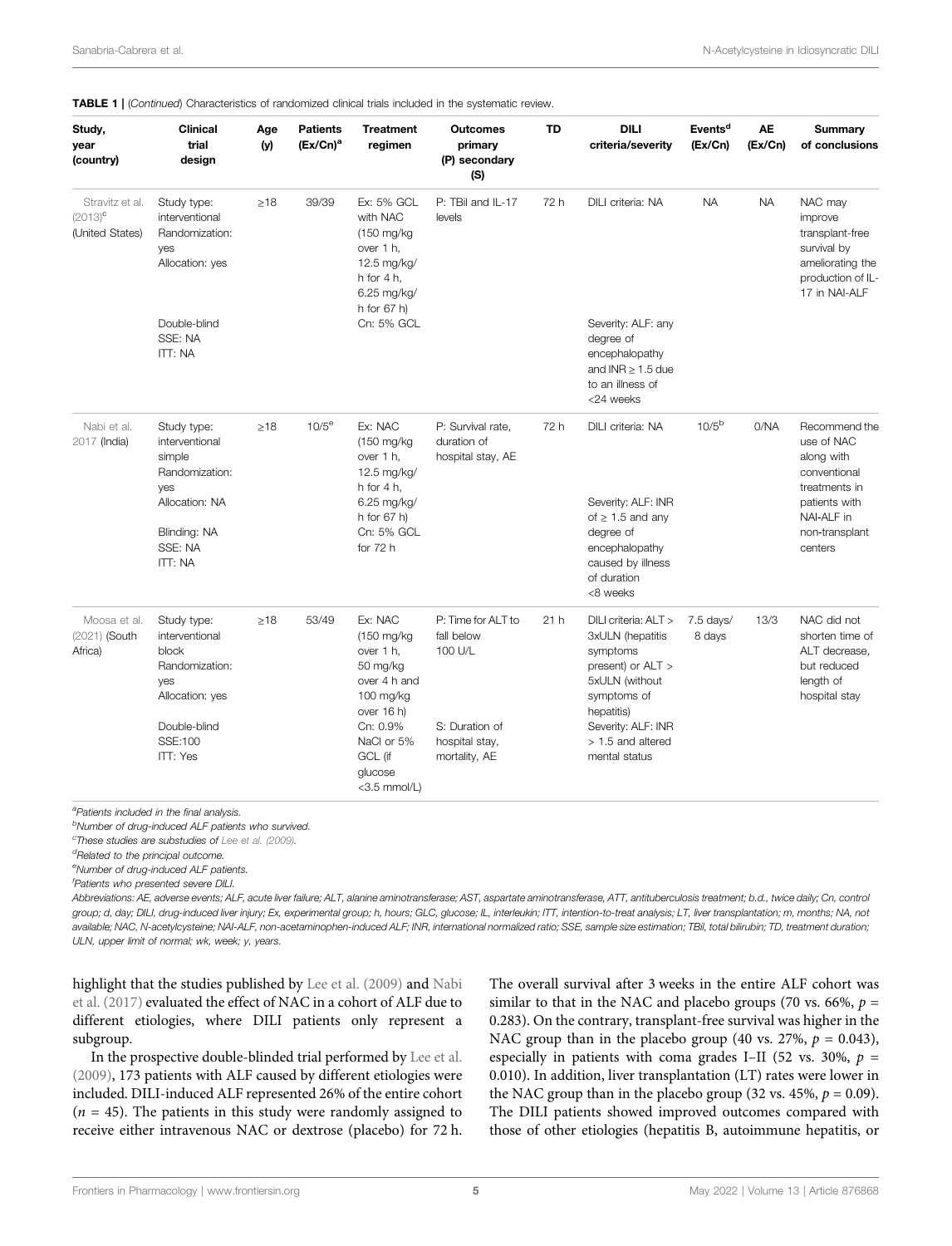indeterminate etiologies). In the DILI group, transplant-free survival was 58% (95% CI 33–83%) for those receiving NAC compared to 27% (95% CI 8–46%) for those receiving placebo. As the number of participants in each group was small, the authors did not draw any firm conclusions or calculated significance in these analyses. Regarding safety, the occurrence of adverse events (AEs) in the overall cohort was similar in both the groups. However, some differences in specific adverse drug reactions (ADRs) were detected. Nausea and vomiting were more common in the NAC than in the placebo group (14 vs. 4%,  $p = 0.031$ ). In total, there were five early discontinuations of therapy due to side effects possibly related to the drug, of which four were due to NAC. Although bronchospasm has been reported to be associated with NAC, only one patient in each treatment group experienced this symptom.

Two sub-studies have been published with data from the study by [Lee et al. \(2009\)](#page-10-5). The sub-study published by [Singh](#page-11-6) [et al. \(2013\)](#page-11-6) demonstrated a decreased risk of LT/death or LT alone with intravenous NAC in early coma grade ALF patients and reflected an improvement in several parameters related to hepatocyte necrosis and biliary function (ALT and bilirubin) but not all parameters of liver injury (INR, creatinine, and AST). The second is the study published by [Stravitz et al.](#page-11-7) [\(2013\)](#page-11-7) in which proinflammatory cytokines that have been involved in the severity of hepatic encephalopathy or the outcome of patients with ALF (IL-1b, IL-2, IL-6, IL-10, IL-17, TNF $\alpha$ , or IFN $\gamma$ ) were evaluated in the serum of 39 patients who had received NAC and 39 patients who had received a placebo. The results showed that IL-17 was an independent predictor of poor outcome. In the NAC group, the concentration of IL-7 was lower than that of those who received the placebo during the study period ( $p = 0.042$ ), suggesting the NAC treatment may improve the outcome by decreasing IL-17 concentration.

On the other hand, in the study by [Nabi et al. \(2017\),](#page-11-2) a total of 80 patients diagnosed with NAI-ALF were enrolled in a center without transplantation facility. Forty patients were randomized to receive NAC infusion for 72 h, whereas the control group received placebo. Most of the patients had undetermined etiologies. Drug- or toxin-induced ALF represented the third most frequent etiology ( $n = 15$ , 18.75%). The participants in the NAC group presented a lower rate of mortality than those in the placebo group (28 vs. 53%,  $p = 0.023$ ). The use of NAC was associated with shorter length of hospitalization in patients who survived ( $p =$ 0.002). Moreover, the rate of survival was improved by NAC  $(p = 0.025)$ . Similar to the findings in the work of [Lee et al.](#page-10-5) [\(2009\)](#page-10-5), the subgroup of drug-induced ALF had a better outcome than that of other etiologies (survival rate was 100% in the NAC group vs. 60% in the control group,  $p =$ 0.049). No adverse event related to NAC treatment was reported in this study.

Recently, [Moosa et al. \(2021\)](#page-10-8) conducted a randomized, double-blind, placebo-controlled trial to assess whether intravenous NAC hastens liver recovery in hospitalized adult patients with ATT-induced liver injury. A total of 53 participants were randomized to receive NAC and 49 to receive placebo. NAC

was dosed and administered according to the regimen for acetaminophen overdose as per manufacturer-provided guidelines. No differences were found in terms of median time to ALT < 100 U/L and mortality rate between the two study arms. Differences were only found in median time to hospital discharge, which was shorter in the NAC arm (9 days; IQR 6–15) than in the placebo arm (18 days; IQR 10–25). Related to safety outcome, there were 16 AEs during treatment administration: 13 in the NAC arm and 3 in the placebo arm. The study infusion was stopped early due to AEs in five participants of the NAC group, all of whom were receiving NAC. These AEs consisted of nausea and/or vomiting (3), pain and drip site (1), and anaphylactoid reaction (1).

Clinical trials had an important limitation in the figure of the absence of appropriate DILI causality assessment. Acetaminophen overdose was not properly excluded in the two studies conducted by [Lee et al. \(2009\)](#page-10-5) and [Nabi et al.](#page-11-2) [\(2017\)](#page-11-2). In the first study, almost 50% of patients were screened for acetaminophen overdose using laboratory analyses, while in the latter one, only clinical or historical evidence of acetaminophen overdose was recorded. Furthermore, in patients with important comorbidities or comedication with hepatotoxic potential, determining the culprit drug may be challenging as described in the study of [Moosa et al. \(2021\)](#page-10-8), where patients were also under antiretroviral therapy. Finally, in one study ([Moosa et al.,](#page-10-8) [2021](#page-10-8)), viral hepatitis was not adequately ruled out in the NAC arm.

#### 3.1.2 Prevention With N-Acetylcysteine

Three RCTs evaluating the hepatoprotective effect of NAC have been published. [Thandassery et al. \(2012\)](#page-11-8) conducted an RCT in which patients diagnosed with tuberculosis received only ATT or ATT plus NAC 600 mg twice daily for 8 weeks. Oxidative stress biomarkers (red blood cell glutathione, superoxide dismutase among others) were measured every 2 weeks from DILI diagnosis until 8 weeks. No differences in hepatoxicity severity defined as bilirubin >5 mg/dl (32 vs. 30.7%, control and experimental group, respectively), transaminases elevated >10 times (32 vs. 30.7%), or time to normalization of liver function tests (19.8 days vs. 18.07 days) were found. Similarly, no differences were detected for any of the oxidative stress biomarkers.

The open label RCT published by [Baniasadi et al. \(2010\)](#page-10-13) included 60 patients aged 60 years or more who were treated with first-line ATT. Patients were randomized to receive daily oral ATT or daily oral ATT plus NAC (600 mg, orally, twice daily for the first 2 weeks of ATT). The outcome of interest was the development of DILI. A total of twelve patients (37.5%) with only ATT experienced DILI, whereas there were no DILI cases in the group with ATT and NAC. The mean duration of treatment before onset of hepatotoxicity was  $4.67 \pm 4.58$  days.

Finally, [Ahmed and Rao \(2020\)](#page-10-14) published an RCT in which 162 patients between 18 and 60 years newly diagnosed with tuberculosis were included. The patients were randomized to receive only standard ATT or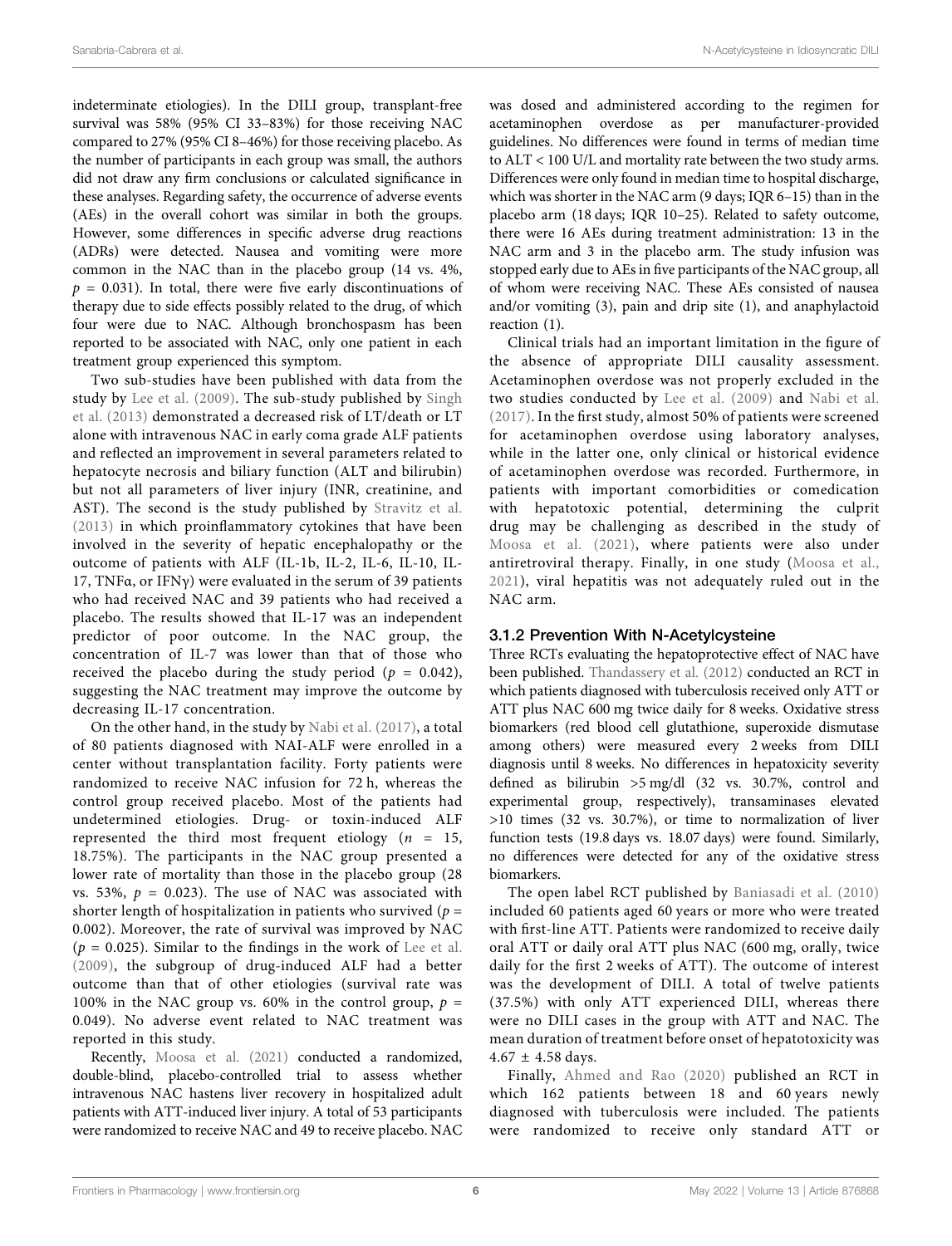| Study, year<br>(country)                                    | Design                                  | Mean<br>age (y)<br>(Ex/Cn) | <b>Patients</b><br>$(Ex/On)^a$ | <b>Treatment</b><br>regimen                                                                                                                                                                                                                                                                                               | <b>Outcomes</b><br>primary (P)<br>secondary (S)                                                     | TD                       | DILI criteria/<br>severity                                                                 | Events <sup>d</sup><br>(Ex/Cn)                              | AE<br>(EX/Ch) | Summary of<br>conclusion                                                                                                                                    |
|-------------------------------------------------------------|-----------------------------------------|----------------------------|--------------------------------|---------------------------------------------------------------------------------------------------------------------------------------------------------------------------------------------------------------------------------------------------------------------------------------------------------------------------|-----------------------------------------------------------------------------------------------------|--------------------------|--------------------------------------------------------------------------------------------|-------------------------------------------------------------|---------------|-------------------------------------------------------------------------------------------------------------------------------------------------------------|
| DILI prevention                                             |                                         |                            |                                |                                                                                                                                                                                                                                                                                                                           |                                                                                                     |                          |                                                                                            |                                                             |               |                                                                                                                                                             |
| Torres-Diaz<br>et al., 2018 <sup>c</sup><br>(United States) | Study type:<br>retrospective<br>SSE: NA | 49                         | 11                             | Ex: 600 mg oral<br>$NAC$ (b.d)<br>Cn:<br>uncontrolled                                                                                                                                                                                                                                                                     | P: INH-induced<br>DILI incidence                                                                    | Average<br>Οf<br>47 days | DILI criteria: NA<br>Severity: NA                                                          | $\mathbf{2}$                                                | $\circ$       | NAC is a safe and<br>effective measure<br>to prevent INH-<br>induced DILI                                                                                   |
| <b>DILI Treatment</b>                                       |                                         |                            |                                |                                                                                                                                                                                                                                                                                                                           |                                                                                                     |                          |                                                                                            |                                                             |               |                                                                                                                                                             |
| Mumtaz<br>et al. 2009<br>(Pakistan)                         | Study type:<br>ambispective             | 28/38.5                    | 47/44                          | Ex: Oral NAC<br>(140 mg/kg,<br>followed by<br>70 mg/kg, for a<br>total of 17<br>doses, 4 h<br>apart within 6 h                                                                                                                                                                                                            | P: Mortality                                                                                        | 72 h                     | DILI criteria: NA                                                                          | 25/32                                                       | 6/NA          | NAC causes<br>reduction in<br>mortality and is<br>safe to use in NAI-<br>ALF patients                                                                       |
|                                                             | SSE: 88                                 |                            |                                | of admission<br>Cn: Patients not<br>treated with<br>NAC (historical<br>controls)                                                                                                                                                                                                                                          | S: AE and<br>factors<br>predicting<br>mortality                                                     |                          | Severity: ALF:<br>impaired liver<br>function tests<br>and<br>encephalopathy                |                                                             |               |                                                                                                                                                             |
| Darweesh<br>et al. 2017<br>(Eqypt)                          | Study type:<br>ambispective             | 34/35                      | 85/70                          | Ex: Infusion of<br>150 mg/kg in<br>100 ml GLC<br>5% over<br>30 min,<br>followed by<br>70 mg/kg in<br>500 ml GLC<br>5% over 4 h,<br>then 70 mg/kg<br>in 500 ml GLC<br>5% over 16 h.<br>Continuous<br>infusion of<br>150 mg/kg in<br>500 ml GLC<br>5% over 24 h<br>(until INR $<$ 1.3,<br>twice), then oral<br>600 mg NAC/d | P: Mortality<br>and LT                                                                              | 10 days<br>(mean)        | DILI criteria: NA                                                                          | $1/16^{b}$                                                  | 96/NA         | NAC reduces<br>mortality, LT,<br>encephalopathy,<br>hospital stay, ICU<br>admission, and<br>other organ<br>failures in NAI-<br>ALF patients                 |
|                                                             | SSE: 88                                 |                            |                                | Cn: Patients not<br>treated with<br>NAC (historical<br>controls)                                                                                                                                                                                                                                                          | S: length of ICU<br>stays, hospital<br>stays, organ<br>system failure,<br>hepatic<br>encephalopathy |                          | Severity: ALF:<br>TBil > 25 umol/L<br>and $INR > 1.5$<br>with or without<br>encephalopathy |                                                             |               |                                                                                                                                                             |
| Borlak et al.<br>2018<br>(Germany)                          | Study type:<br>retrospective            | 54/53                      | 20/30                          | Ex: IV 5% GLC<br>with NAC $(10 g,$<br>42 ml/h over<br>24 h $\times$ 7 days)<br>and<br>prednisolone<br>(1 mg/kg/d until<br>serum<br>transaminases<br>returned to<br>normal)                                                                                                                                                | P: ALT, AST and<br><b>TBil levels</b>                                                               | Average<br>of<br>21 days | DILI criteria: NA.                                                                         | 3.03/<br>8.41<br>(ALT<br>mean<br>value at<br>at<br>2 weeks) | $\mathbf 0$   | NAC/<br>prednisolone was<br>well tolerated and<br>led to significant<br>ALT, AST and INR<br>improvements<br>within 2 weeks<br>(Continued on following page) |

<span id="page-6-0"></span>TABLE 2 | Characteristics of observational studies included in the systematic review.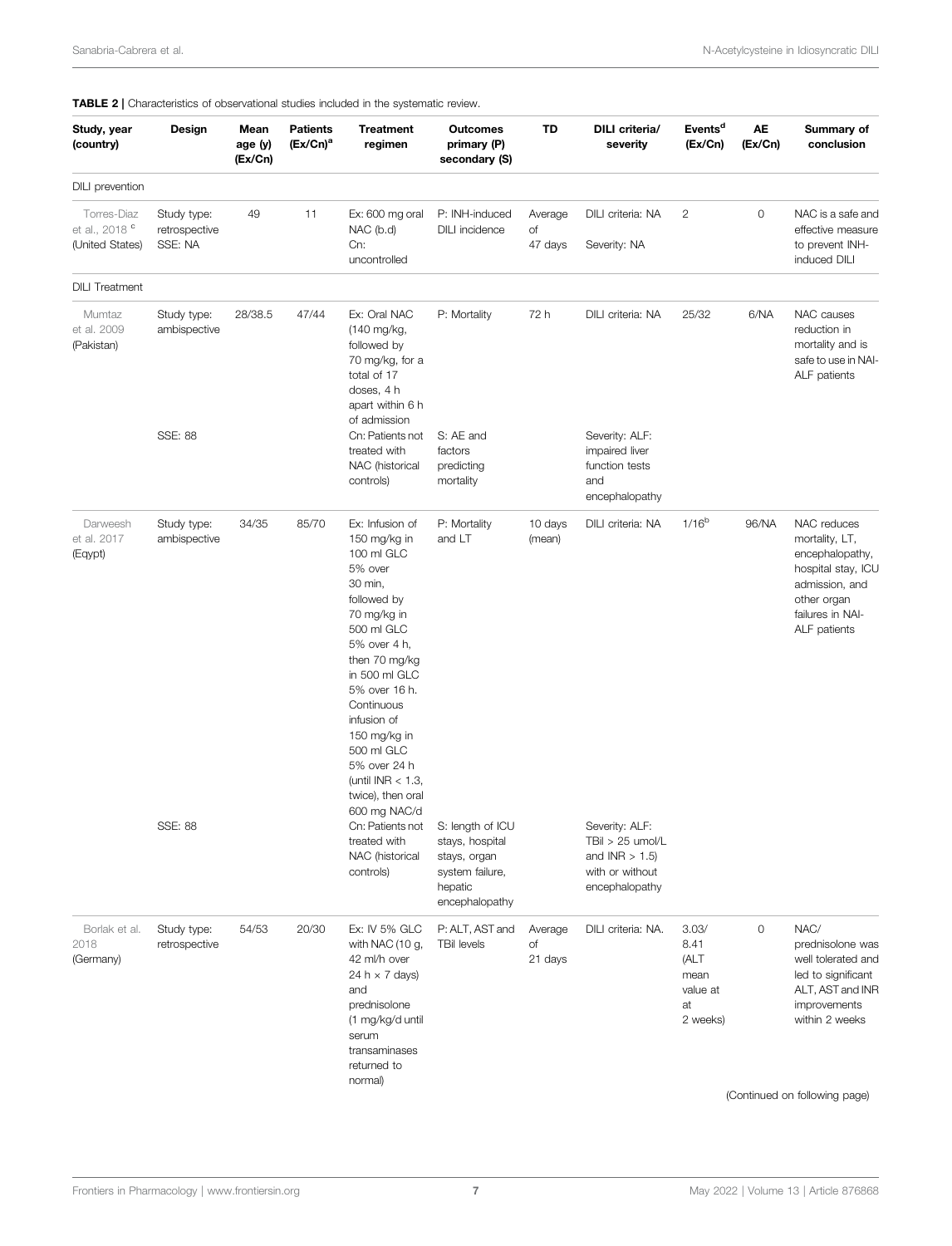| Study, year<br>(country)                                    | Design                                  | Mean<br>age (y)<br>(EX/Ch) | <b>Patients</b><br>$(Ex/On)^a$ | <b>Treatment</b><br>regimen                              | <b>Outcomes</b><br>primary (P)<br>secondary (S)                                                                 | <b>TD</b>                                  | DILI criteria/<br>severity                                                                                                                                                                                        | Events <sup>d</sup><br>(Ex/Cn)           | <b>AE</b><br>(EX/cn) | Summary of<br>conclusion                                                                                                                                                  |
|-------------------------------------------------------------|-----------------------------------------|----------------------------|--------------------------------|----------------------------------------------------------|-----------------------------------------------------------------------------------------------------------------|--------------------------------------------|-------------------------------------------------------------------------------------------------------------------------------------------------------------------------------------------------------------------|------------------------------------------|----------------------|---------------------------------------------------------------------------------------------------------------------------------------------------------------------------|
|                                                             | SSE: NA                                 |                            |                                | Cn: sFILI not<br>treated with<br>NAC (external<br>group) |                                                                                                                 |                                            | Severity: MELD<br>score                                                                                                                                                                                           |                                          |                      |                                                                                                                                                                           |
| Torres-Diaz<br>et al., 2018 <sup>c</sup><br>(United States) | Study type:<br>retrospective<br>SSE: NA | 49                         | 8                              | Ex: NA<br>Cn:<br>uncontrolled                            | P: ALT and AST<br>levels                                                                                        | Variable<br>duration                       | DILI criteria: NA<br>Severity: NA                                                                                                                                                                                 | 100 (ALT<br>mean<br>value at<br>30 days) | $\circ$              | NAC is a safe and<br>effective measure<br>to treat INH-<br>induced DILI                                                                                                   |
| Bass et al.<br>(2021)<br>(United States)                    | Study type:<br>retrospective<br>SSE: NA | 52./52                     | 13/40                          | Ex: IV NAC<br>>72h<br>Cn: IV NAC<br>for 72 h             | P: Time (d) to<br>INR <1.3 or 1.5<br>S: All-cause<br>mortality and<br>transplant-free<br>survival at<br>3 weeks | Ex:<br>5 days<br>(median)<br>Cn:<br>3 days | DILI criteria: NA<br>Severity: ALF:<br>Encephalopathy<br>and<br>coaquiopathy<br>(INR $\geq$ 1.5) in the<br>absence of<br>chronic<br>underlying liver<br>disease, caused<br>by illness of<br>duration<br><24 weeks | 4/4<br>(median<br>value)                 | <b>NA</b>            | Extended<br>duration of NAC<br>leads to higher<br>transplant-free<br>survival, but does<br>not appear to<br>influence time to<br>INR normalization<br>or overall survival |

TABLE 2 | (Continued) Characteristics of observational studies included in the systematic review.

<sup>a</sup>Patients included in the final analysis.

<sup>b</sup>Number of patients who died.

<sup>c</sup>This study evaluated NAC as prevention and treatment in the same study.

<sup>d</sup>Related to primary outcome.

Abbreviations: AE, adverse events; ALF, acute liver failure; ALT, alanine aminotransferase; AST, aspartate aminotransferase; b.d., twice daily; Cn, control group; d, day; DILI, drug-induced liver injury; Ex, experimental group; h, hours; GLC, glucose; INH, isoniazid; IV, intravenous; INH, isoniazid; LT, liver transplantation; NA, not available; NAC, N-acetylcysteine; NAI-ALF, nonacetaminophen-induced ALF; INR, international normalized ratio; sFILI, severe flupirtine-induced liver injury; SSE, sample size estimation; TBil, total bilirubin; TD, treatment duration.

standard ATT and NAC 600 mg twice daily. They were followed for 2 months. Liver injury occurred in 14 out of 81 patients (17.3%) in the control group and in 1 out of 81 patients (1.2%) in the experimental group. In contrast to [Baniasadi et al. \(2010\)](#page-10-13), most of the liver injury in this study was noted in the second week of ATT.

In prevention studies, an important aspect to be considered when evaluating findings is the DILI diagnosis. This includes DILI criteria applied and use of causality assessment methods, which were not mentioned in any of the studies. In addition, studies presented relevant methodological issues as absence of placebo control arm, unblinded, and short follow-up period ([Baniasadi et al., 2010\)](#page-10-13).

### 3.2 N-Acetylcysteine Observational Studies in Idiosyncratic Drug-Induced Liver Injury 3.2.1 Treatment: Efficacy and Safety

A total of our studies with data from observational studies have been published. A full description of each study is presented in [Table 2](#page-6-0).

In the study by [Mumtaz et al. \(2009\)](#page-10-9), 47 patients with NAI-ALF caused by different etiologies and given NAC orally were included prospectively. This group was compared with a historical control group ( $n = 44$ ) that consisted of patients with NAI-ALF who attended the same hospital 3 years earlier and were not given NAC. Patients were recruited from a center without liver transplantation facility. Patients with drug-induced ALF represented 6.4% ( $n = 3$ ) in the experimental group and 18.2% ( $n = 8$ ) in the control group. The culprit drug in all cases was ATT. In the entire cohort, a total of 34 (37%) patients survived; 22 (47%) in the NAC group and 12 (27%) in the control group ( $p = 0.05$ ). In a multivariable regression analysis, not receiving NAC along with age older than 40 years, prothrombin time (PT) more than 50 s, requiring mechanical ventilation, and interval between jaundice and hepatic encephalopathy were independent predictors of mortality. Specific data on patients with DILI were not provided. It is important to highlight that there were some differences among groups in baseline characteristics. The control group patients were older, had a lower level of bilirubin, and less grade of encephalopathy, predominantly Grade I and II, compared with the NAC group. Adverse effects were reported in 3 (6.3%) patients within 4 h of NAC administration. These were nonspecific maculopapular rashes in two patients, which resolved without any treatment within 24 h; 1 patient had transient bronchospasm, which responded to salbutamol nebulization.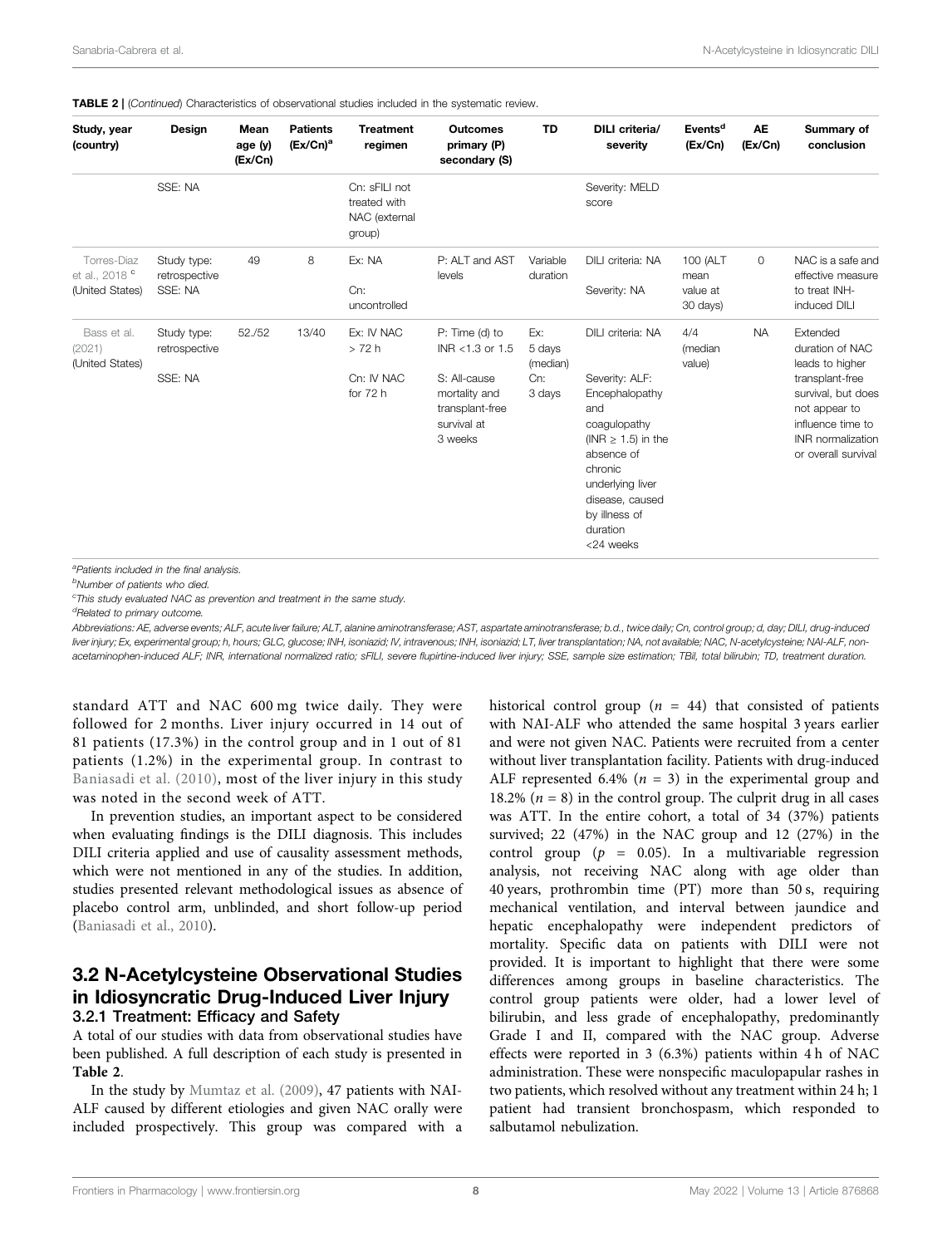Sanabria-Cabrera et al. N-Acetylcysteine in Idiosyncratic DILI

Similarly, [Darweesh et al. \(2017\)](#page-10-10) published an observational study, where 155 patients with NAI-ALF were recruited in a nonliver transplantation center. A total of eighty-five patients were prospectively included and given NAC and compared with an historical control group ( $n = 70$ ), which was not given NAC. DILI represented the second most common etiology of ALF. Patients with drug-induced ALF were equally distributed between the two groups (37 vs. 40%: NAC and control group, respectively). In contrast to the study by [Mumtaz et al. \(2009\)](#page-10-9), NAC was administered intravenously by continuous infusion, starting at the time of admission. The success rate (transplant-free survival) in the NAC group was 96.4%, whereas in the control group, 17 patients (23.3%) recovered and 53 (76.6%) did not, of whom 37 (53.3%) had a LT and 16 (23.3%) died ( $p = 0.01$ ). The NAC group had significantly shorter hospital stay, less encephalopathy, and less gastrointestinal bleeding than the control group. Specific data on DILI patients were not provided. The high recovery and survival rate in this study compared with other studies could be explained by the inclusion of patients with less severe ALF (coagulopathy only,  $INR > 1.5$ ) and the early start of intravenous NAC during ALF (day of admission) using a higher dose than in previous studies. Interestingly, AEs related to NAC infusion included prolonged cholestasis in 82 patients (96.4%) with a steady but slow decrease in bilirubin over a period of 2–3 months. This adverse reaction has not been reported in previous studies and the authors were unable to provide a plausible explanation for this finding. The second most common adverse reaction was dyspepsia in 11 (13%) patients. Fever and allergic reactions were reported in 3 (4%) patients, with the need for NAC discontinuation in two patients.

[Borlak et al. \(2018\)](#page-10-12) evaluated the efficacy of NAC combined with oral prednisolone in 21 patients with severe flupirtineinduced liver injury (sFILI) in a retrospective study. This cohort of patients was compared with an external cohort of 30 sFILI cases (from spontaneous reports) that did not receive the combined treatment. Patients were administered NAC intravenously over 24 h for 7 days and an oral dose of 1 mg/kg prednisolone per day, with the dose tapered according to the biochemical response. The combined NAC/prednisolone treatment led to significant ALT, AST, and INR improvements within 2 weeks. However, the hyperbilirubinemia resolved slowly. A total of two patients with late start of NAC/prednisolone treatment developed hepatic encephalopathy and required LT. Based on serum biochemistries, sFILI cases resolved more rapidly  $(p < 0.01)$  than those of untreated sFILI patients, which included a fatal outcome case. The combined treatment was deemed as safe by the authors, but no details on drug safety were provided.

[Torres-Diaz et al. \(2018\)](#page-11-9) conducted a retrospective observational study which aimed to evaluate the use of NAC for prevention and treatment of isoniazid-induced liver injury in the same study. A total of 19 patients, with an average age of 49 years, were included, of whom 8 received NAC as treatment. It should be pointed out that many of the patients presented with underlying liver disease (5 with cirrhosis and 2 with hepatic steatosis). In fact, 11 patients had hepatitis C and one had active hepatitis B infection. The patients had a favorable trend of liver enzymes after NAC initiation, with levels significantly improving by day 14. No side effects of NAC were documented. This study has several limitations, for example, the lack of a control group, the dose administered to patients was not specified, and the large proportion of patients with underlying liver disease that challenges the causality assessment, among others.

Finally, [Bass et al. \(2021\)](#page-10-11) evaluated two dosing regimens of NAC intravenously in the management of NAI-ALF in an observational study. The standard duration of NAC was considered 72 h, whereas extended duration was defined as continuation beyond 72 h. In total, 53 patients were included retrospectively: 40 in the standard duration group and 13 in the extended duration group. The DILI patients represented 15% ( $n = 6$ ) of the former group and 23% ( $n = 3$ ) of the latter. There was no significant difference in the time taken to obtain a normal INR value (<1.5) between the two groups, though a higher proportion of patients in the extended duration group achieved INR normalization compared with the standard duration group (52.5 vs. 84.6%,  $p = 0.04$ ). The transplantfree survival was higher with extended duration (76.9% extended vs.  $41.4\%$  standard;  $p = 0.03$ ), and overall mortality at 3 weeks was notoriously lower in the extended duration, although not statistically significant from that of the other group (0% extended vs. 24.1% standard;  $p = 0.08$ ). No differences in either hospital or ICU length of stay were observed between the groups. This study has important limitations. One of them is related to its retrospective character with inherent flaws of design. For example, the decision to extend the duration of NAC was based on clinical criteria and may have reflected clinical decision-making in the support of aggressive supportive care (i.e., in an effort to avoid LT based on patient factors) or even a selection bias due to observed positive response to therapy. All of these do not permit a solid conclusion to be drawn regarding the benefit of using an extended NAC regimen in NAI-ALF. Another important limitation was that the study did not provide any information on the occurrence of adverse reactions due to prolonged NAC use, which does not enable an adequate risk benefit evaluation. Hence, the risk of increased ADR with prolonged NAC use is currently unknown and needs further investigation.

Similar limitations, which can be a source of bias, were found in the observational studies. The most frequent limitation in the retrospective studies is the lack of information, such as incomplete patient medical histories seen in the study by [Borlak et al. \(2018\).](#page-10-12) This makes it very difficult to determine if experimental and control groups are comparable with regards to baseline characteristics (liver parameters among others). In addition, in three of the studies ([Mumtaz et al., 2009;](#page-10-9) [Darweesh et al., 2017;](#page-10-10) [Borlak](#page-10-12) [et al., 2018\)](#page-10-12), the control groups were formed of external patients who were not recruited at the same time as the patients in the experimental group. This increases the probability of the control patients having a different background. Finally, only two studies mentioned exclusion of acetaminophen overdose patients, although the exclusion was not based on analytical findings but merely on medical histories ([Mumtaz et al., 2009;](#page-10-9) [Darweesh et al., 2017\)](#page-10-10).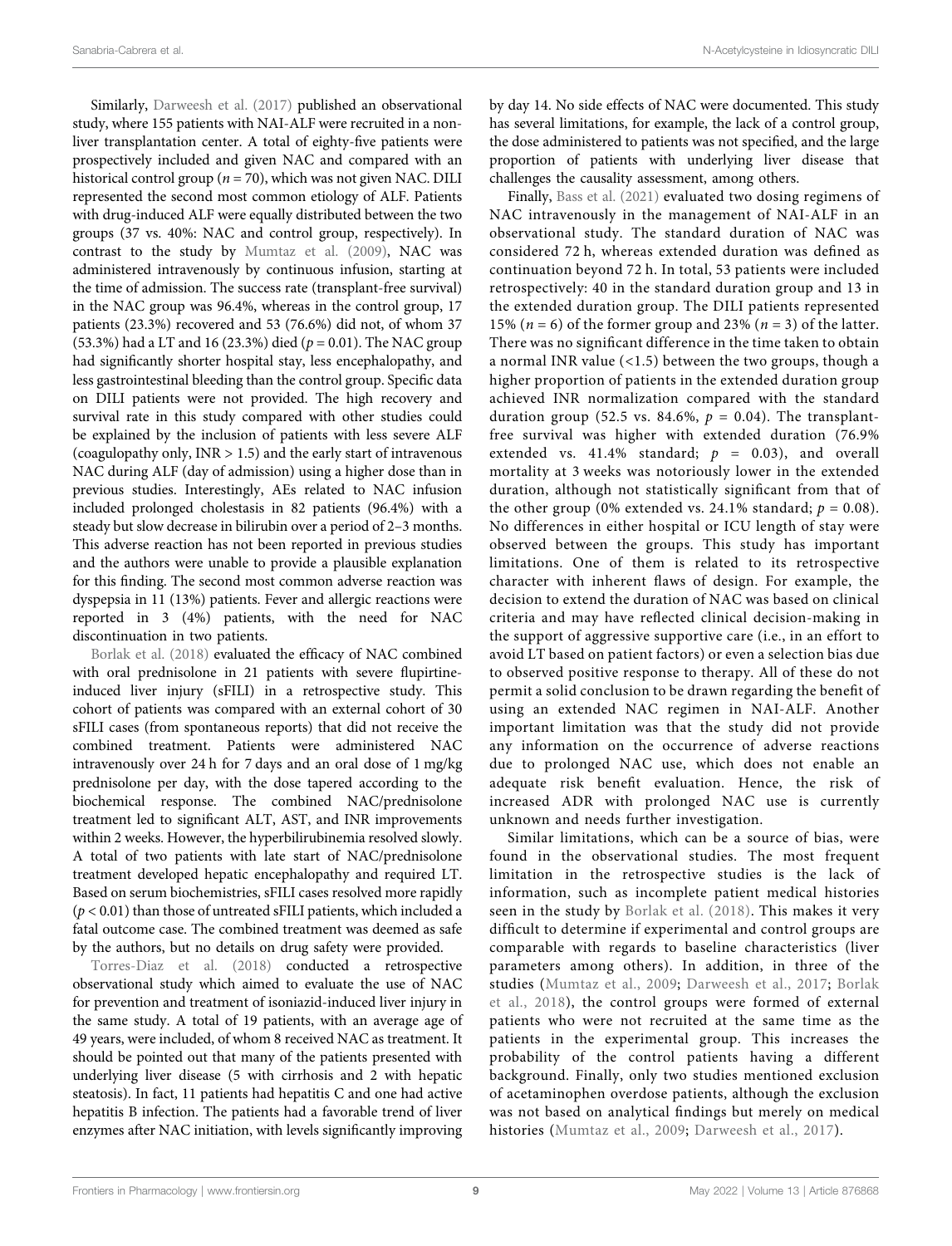### 3.2.2 Prevention

In the study conducted by [Torres-Diaz et al. \(2018\),](#page-11-9) eight patients were given NAC orally. Patients received NAC for an average of 47 days and had stable liver profile tests during treatment, except for two (18%) patients, whose liver enzymes increased more than 3 times the upper limit of normal. These two patients had underlying hepatitis C and liver cirrhosis. Nevertheless, only one required discontinuation of isoniazid. This study presented several limitations; the absence of control groups and the presence of a large proportion of patients with underlying liver disease challenges the causality assessment, among others.

# 4 DISCUSSION

# 4.1 N-Acetylcysteine Treatment

According to our findings, NAC treatment shows an inconclusive effect in terms of overall survival in patients with nonacetaminophen drug-induced ALF. Similarly, published systematic reviews and meta-analysis in NAI-ALF patients showed the same contradictory results [\(Hu et al., 2015](#page-10-7); [Walayat](#page-11-10) [et al., 2021\)](#page-11-10). However, NAC seems to improve transplant-free survival. This finding is supported by previous studies conducted in NAI-ALF populations [\(Hu et al., 2015;](#page-10-7) [Shrestha et al., 2021](#page-11-11); [Walayat et al., 2021\)](#page-11-10). It is worth noting that overall survival is a general outcome that may be affected by external factors, mainly in patients under critical conditions; therefore, other more specific parameters, such as liver-related mortality, may be more accurate. In fact, NAC has shown initial favorable results when focusing on this outcome in included studies in the present review ([Darweesh et al.,](#page-10-10) [2017;](#page-10-10) [Nabi et al., 2017\)](#page-11-2). Despite the fact that NAC seems to have some benefit in non-acetaminophen drug-induced ALF and its effect may be due to its mechanism of action (anti-inflammatory, antioxidant, and vasodilator effects) ([Harrison et al., 1991](#page-10-15); [Ntamo](#page-11-12) [et al., 2021\)](#page-11-12), findings are supported by few number of studies. In addition, the majority of studies included in this review presented important methodological drawbacks which preclude to reaching firm conclusions about its efficacy.

The limited and heterogeneous data from included studies hinder to assess properly the influence of relevant factors in NAC efficacy. For example, the time to NAC therapy initiation in NAI-ALF patients was recorded in very few studies ([Mumtaz et al.,](#page-10-9) [2009](#page-10-9); [Darweesh et al., 2017](#page-10-10)). Another important factor to consider is the NAC regimen administered. In most of the studies, similar loading doses of 140–150 mg/kg were used; however, subsequent doses varied. In spite of this limitation, it may be argued that at least an accumulative dose of 170 mg/kg administered over 72 h intravenously seems to be effective in the management of non-acetaminophen drug-induced ALF (based on only two RCTs). The use of higher doses did not show clear benefit; on the contrary, it may result in more ADRs [\(Mumtaz](#page-10-9) [et al., 2009](#page-10-9); [Darweesh et al., 2017](#page-10-10)). In addition, an extended administration (>72 h) has not been properly evaluated. Finally, with the available information extracted from included studies, it is not possible to conclude which is the best route of administration as NAC was administered orally in only one study. All unresolved issues mentioned previously are also presented in acetaminophen overdoses, where NAC has been extensively evaluated. The optimal NAC regimen, which shows efficacy and less ADRs, is still under discussion [\(Chiew et al., 2018](#page-10-6)).

Overall, ADRs reported in the included studies are those commonly associated with NAC administration. However, in one study, authors reported a high prevalence of prolonged cholestasis [\(Darweesh et al., 2017](#page-10-10)). In the literature, one study reported hepatobiliary ADRs but specific data were not provided [\(Bateman et al., 2014](#page-10-16)). Further investigation with appropriate causality assessment is necessary to determinate if these are unexpected ADRs. In addition, the route of NAC administration seems to influence the ADR presentation; early discontinuation was reported only in studies where NAC was administered intravenously. Despite NAC treatment showing adequate security profile, it should not be forgotten that its administration may lead to relevant ADRs mainly when it is administered intravenously, and a proper follow-up should be conducted when a high dose is used and/ or it is used for an extended period.

# 4.2 N-Acetylcysteine Prevention

The role of NAC in DILI prevention is difficult to assess due to the lack of studies and different outcomes evaluated. NAC seems to reduce the incidence of DILI, but it seems to have no effect in DILI severity in patients exposed to ATT. A further consideration is that the dose used in all the studies (1,200 mg per day) has not been justified. Thus, despite these initial data suggesting its hepatoprotective effect, the presence of relevant limitations, as absence of DILI causality assessment among studies, precludes to draw firm conclusions about its use as a prophylaxis alternative.

# 5 STRENGTHS AND LIMITATIONS

The strength of our review includes the performance of a comprehensive search. The studies eligible for this review were not limited to clinical trials, but observational studies were also included in the analysis to provide a broader vision of NAC information currently available. In addition, we have focused on both the hepatoprotective effect of NAC and its safety. To our knowledge, this is the most complete review carried out on NAC in idiosyncratic DILI.

The limitation of our findings is related to the quality of the studies included in the review and the limited data available. Information with regard to DILI causality assessment was rarely provided or incomplete.

# 6 CONCLUSION

NAC treatment seems to have some benefits in nonacetaminophen drug-induced liver failure patients; however, due to the lack of evidence and limitations detected across studies, its benefits must be corroborated. NAC administration showed an adequate safety profile; however, close follow-up is necessary, particularly when administered intravenously.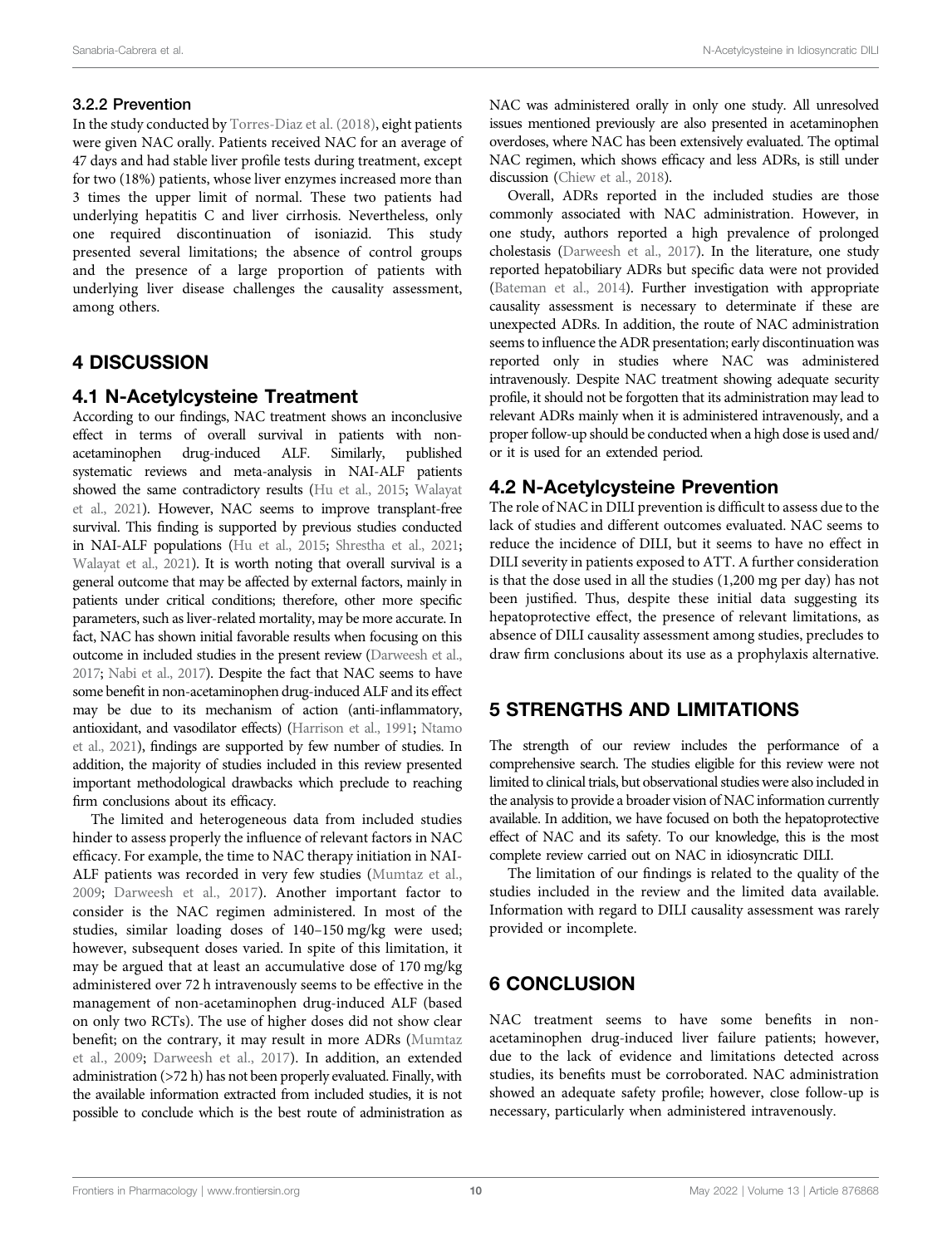This review demonstrates the need for further research to clarify the role of NAC in treatment and prevention of nonacetaminophen DILI. This includes definition of best doses and treatment duration. There is a strong need for clinical trials with adequate design and sample size, including DILI cases that have undergone a rigorous causality assessment and have different grades of severity. This, however, represents a major challenge where institutional collaborations and the setting up a network of physicians will play a crucial role.

# DATA AVAILABILITY STATEMENT

The original contributions presented in the study are included in the article/Supplementary Material, further inquiries can be directed to the corresponding author.

### AUTHOR CONTRIBUTIONS

JS-C and ML designed the systematic review. JS-C, ST, and RJA performed the initial electronic literature search, study eligibility assessment, data extraction, and quality and risk of bias assessment, as well as analysis and interpretation. JS-C, ST, HN, and ML drafted the manuscript. ST, HN, IA-A, AL, EB, RJA, and ML supervised the study and did a critical revision of the

### **REFERENCES**

- <span id="page-10-14"></span>Ahmed, S., and Ahmed Rao, N. (2020). Role of N-Acetylcysteine(NAC) in Preventing Development of Anti Tuberculosis Therapy(ATT) Induced Liver Injury in Pulmonary Tuberculosis(PTB) Patients, a Simple Randomized Single Blind Clinical Trial. Eur. Respir. J. 56, 5301. doi:[10.1183/13993003.congress-](https://doi.org/10.1183/13993003.congress-2020.5301)[2020.5301](https://doi.org/10.1183/13993003.congress-2020.5301)
- <span id="page-10-13"></span>Baniasadi, S., Eftekhari, P., Tabarsi, P., Fahimi, F., Raoufy, M. R., Masjedi, M. R., et al. (2010). Protective Effect of N-Acetylcysteine on Antituberculosis Drug-Induced Hepatotoxicity. Eur. J. Gastroenterol. Hepatol. 22, 1235–1238. doi[:10.](https://doi.org/10.1097/meg.0b013e32833aa11b) [1097/meg.0b013e32833aa11b](https://doi.org/10.1097/meg.0b013e32833aa11b)
- <span id="page-10-11"></span>Bass, S. N., Lumpkin, M., Mireles-Cabodevila, E., Lindenmeyer, C. C., Dolan, B., Pickett, C., et al. (2021). Impact of Duration of N-Acetylcysteine in Nonacetaminophen-induced Acute Liver Failure. Crit. Care Explor 3, e0411. doi[:10.](https://doi.org/10.1097/CCE.0000000000000411) [1097/CCE.0000000000000411](https://doi.org/10.1097/CCE.0000000000000411)
- <span id="page-10-16"></span>Bateman, D. N., Dear, J. W., Thanacoody, H. K., Thomas, S. H., Eddleston, M., Sandilands, E. A., et al. (2014). Reduction of Adverse Effects from Intravenous Acetylcysteine Treatment for Paracetamol Poisoning: a Randomised Controlled Trial. Lancet 383, 697–704. doi:[10.1016/S0140-6736\(13\)62062-0](https://doi.org/10.1016/S0140-6736(13)62062-0)
- <span id="page-10-2"></span>Bohan, T. P., Helton, E., McDonald, I., König, S., Gazitt, S., Sugimoto, T., et al. (2001). Effect of L-Carnitine Treatment for Valproate-Induced Hepatotoxicity. Neurology 56, 1405–1409. doi:[10.1212/wnl.56.10.1405](https://doi.org/10.1212/wnl.56.10.1405)
- <span id="page-10-12"></span>Borlak, J., van Bömmel, F., and Berg, T. (2018). N-acetylcysteine and Prednisolone Treatment Improved Serum Biochemistries in Suspected Flupirtine Cases of Severe Idiosyncratic Liver Injury. Liver Int. 38, 365–376. doi:[10.1111/liv.13538](https://doi.org/10.1111/liv.13538)
- <span id="page-10-6"></span>Chiew, A. L., Gluud, C., Brok, J., and Buckley, N. A. (2018). Interventions for Paracetamol (Acetaminophen) Overdose. Cochrane Database Syst. Rev. 2, CD003328. doi:[10.1002/14651858.CD003328.pub3](https://doi.org/10.1002/14651858.CD003328.pub3)
- <span id="page-10-10"></span>Darweesh, S. K., Ibrahim, M. F., and El-Tahawy, M. A. (2017). Effect of N-Acetylcysteine on Mortality and Liver Transplantation Rate in Nonacetaminophen-induced Acute Liver Failure: A Multicenter Study. Clin. Drug Investig. 37, 473–482. doi:[10.1007/s40261-017-0505-4](https://doi.org/10.1007/s40261-017-0505-4)

manuscript. All authors read and approved the final version of the manuscript.

### FUNDING

The present study has been supported by grants of the Instituto de Salud Carlos III co-founded by Fondo Europeo de Desarrollo Regional–FEDER (contract numbers: PI19/00883, P18-RT-3364- 2020), from the Consejería de Economía, Conocimiento, Empresas y Universidad (Junta de Andalucía, Spain) (UMA18- FEDERJA-194, PI18-RT-3364) and by the Agencia Española del Medicamento. JS-C holds a "Juan Rodés" research contract from the National System of Health, ISCIII (JR21/00066). IA-A holds a Sara Borrell contract (CD20/00083). HN holds a postdoctoral contract from the Junta de Andalucia (POSTDOC\_21\_00780). CIBERehd and Plataforma ISCIII Ensayos Clínicos (PT20/ 000127) are funded by ISCIII. This article is based upon work from COST Action "CA17112 - Prospective European Drug-Induced Liver Injury Network" supported by COST (European Cooperation in Science and Technology) ([www.cost.eu\)](http://www.cost.eu). All authors of this manuscript are members of COST Action CA17112. The funding sources had no involvement in the study design; in the collection, analysis, and interpretation of data; in the writing of the report or in the decision to submit the manuscript for publication.

- <span id="page-10-0"></span>European Association for the Study of the Liver (2019). EASL Clinical Practice Guidelines: Drug Induced Liver Injury. J. Hepatol. 70, 1222–1261. doi:[10.1016/j.](https://doi.org/10.1016/j.jhep.2019.02.014) [jhep.2019.02.014](https://doi.org/10.1016/j.jhep.2019.02.014)
- <span id="page-10-15"></span>Harrison, P. M., Wendon, J. A., Gimson, A. E., Alexander, G. J., and Williams, R. (1991). Improvement by Acetylcysteine of Hemodynamics and Oxygen Transport in Fulminant Hepatic Failure. N. Engl. J. Med. 324, 1852–1857. doi[:10.1056/NEJM199106273242604](https://doi.org/10.1056/NEJM199106273242604)
- <span id="page-10-7"></span>Hu, J., Zhang, Q., Ren, X., Sun, Z., and Quan, Q. (2015). Efficacy and Safety of Acetylcysteine in "Non-acetaminophen" Acute Liver Failure: A Meta-Analysis of Prospective Clinical Trials. Clin. Res. Hepatol. Gastroenterol. 39, 594–599. doi[:10.1016/j.clinre.2015.01.003](https://doi.org/10.1016/j.clinre.2015.01.003)
- <span id="page-10-4"></span>Katsinelos, P., Vasiliadis, T., Xiarchos, P., Patakiouta, F., Christodoulou, K., Pilpilidis, I., et al. (2000). Ursodeoxycholic Acid (UDCA) for the Treatment of Amoxycillin-Clavulanate Potassium (Augmentin)-Induced Intra-hepatic Cholestasis: Report of Two Cases. Eur. J. Gastroenterol. Hepatol. 12, 365–368. doi:[10.1097/00042737-200012030-00017](https://doi.org/10.1097/00042737-200012030-00017)
- <span id="page-10-5"></span>Lee, W. M., Hynan, L. S., Rossaro, L., Fontana, R. J., Stravitz, R. T., Larson, A. M., et al. (2009). Intravenous N-Acetylcysteine Improves Transplant-free Survival in Early Stage Non-acetaminophen Acute Liver Failure. Gastroenterology 137, 856–e1. doi:[10.1053/j.gastro.2009.06.006](https://doi.org/10.1053/j.gastro.2009.06.006)
- <span id="page-10-3"></span>Lheureux, P. E., and Hantson, P. (2009). Carnitine in the Treatment of Valproic Acid-Induced Toxicity. Clin. Toxicol. (Phila) 47, 101–111. doi[:10.1080/](https://doi.org/10.1080/15563650902752376) [15563650902752376](https://doi.org/10.1080/15563650902752376)
- <span id="page-10-1"></span>Mallat, A., Zafrani, E. S., Metreau, J. M., and Dhumeaux, D. (1997). Terbinafineinduced Prolonged Cholestasis with Reduction of Interlobular Bile Ducts. Dig. Dis. Sci. 42, 1486–1488. doi:[10.1023/a:1018870828038](https://doi.org/10.1023/a:1018870828038)
- <span id="page-10-8"></span>Moosa, M. S., Maartens, G., Gunter, H., Allie, S., Chughlay, M. F., Setshedi, M., et al. (2021). A Randomized Controlled Trial of Intravenous N-Acetylcysteine in the Management of Anti-tuberculosis Drug-Induced Liver Injury. Clin. Infect. Dis. 9, 3377–3383. doi[:10.1093/cid/ciaa1255](https://doi.org/10.1093/cid/ciaa1255)
- <span id="page-10-9"></span>Mumtaz, K., Azam, Z., Hamid, S., Abid, S., Memon, S., Ali Shah, H., et al. (2009). Role of N-Acetylcysteine in Adults with Non-acetaminophen-induced Acute Liver Failure in a center without the Facility of Liver Transplantation. Hepatol. Int. 3, 563–570. doi[:10.1007/s12072-009-9151-0](https://doi.org/10.1007/s12072-009-9151-0)